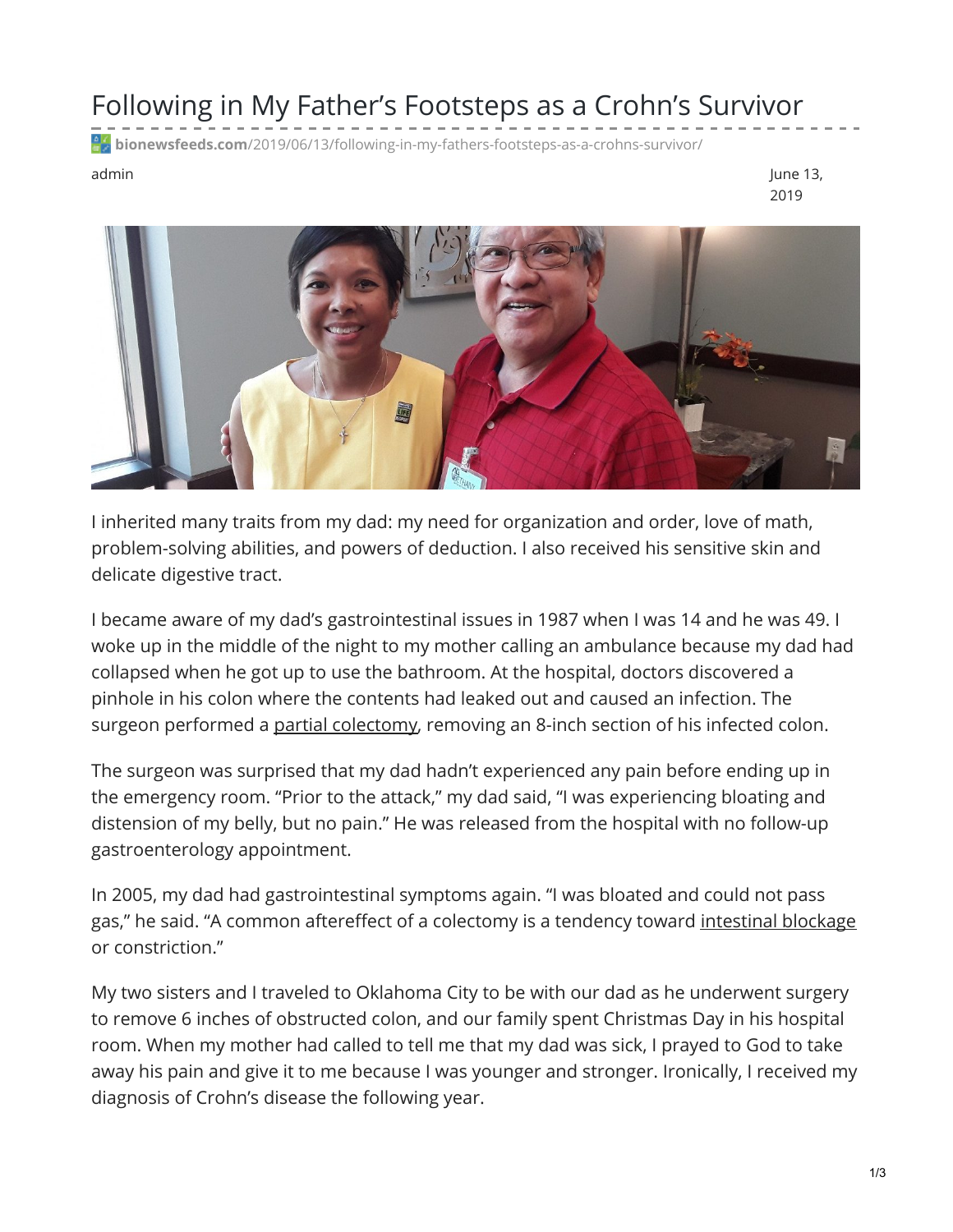In 2012, routine bloodwork for his annual checkup showed my dad had a <u>low [hemoglobin](https://www.mayoclinic.org/symptoms/low-hemoglobin/basics/definition/sym-20050760)</u> level. After a fecal [occult](https://www.mayoclinic.org/tests-procedures/fecal-occult-blood-test/about/pac-20394112) blood test came back positive, his primary care physician (PCP) sent him to a specialist for further testing.

"My PCP referred me to the gastroenterologist. He did a colonoscopy and found a 5 centimeter tumor in the colorectal area, but the biopsy was inconclusive," my dad said. "He recommended that I have a deep biopsy, which confirmed cancer."

My dad received chemo and radiation therapy to shrink the tumor before he had it surgically removed. Following the surgery, he had a temporary <u>[ileostomy](https://www.cancer.org/treatment/treatments-and-side-effects/physical-side-effects/ostomies/ileostomy/what-is-ileostomy.html)</u> that was reversed after six months. I'm happy to say that my dad is healthy and in his sixth year of remission.

Until my dad's cancer diagnosis, I hadn't made the connection between his medical issues and mine. When I asked my dad if he had gastrointestinal problems when he was younger, he said, "I had frequent bouts of [gastritis](https://www.mayoclinic.org/diseases-conditions/gastritis/symptoms-causes/syc-20355807) when I overate or had spicy and fatty foods." He took antacids to treat the symptoms and avoided foods that exacerbated his symptoms.

He also told me he had *[ileocolitis](https://www.ibdrelief.com/learn/what-is-ibd/what-is-crohns-disease/ileocolitis)* when he was 7 or 8 years old. I was shocked to learn that ileocolitis is one of the most common forms of Crohn's disease. So, why didn't my dad receive a formal Crohn's or IBD diagnosis that could have prevented his subsequent gastrointestinal issues?

To answer that question, I delved into the disease's history. I learned that Dr. Burrill Bernard Crohn and his colleagues, Drs. Gordon D. [Oppenheimer](https://www.nytimes.com/1988/03/25/obituaries/dr-leon-ginzburg-89-surgeon-and-professor.html) and Leon Ginzburg, first described ileitis in 1932, less than a decade before my dad's ileocolitis diagnosis. I discovered the article ["Historical](https://www.ncbi.nlm.nih.gov/pmc/articles/PMC4723519/) origins of current IBD concepts" published in the *World Journal of Gastroenterology,* in which Joseph B. Kirsner wrote, "An epidemiological approach to inflammatory bowel disease was not feasible until the 1950s."

So, maybe my dad wasn't formally diagnosed with IBD because knowledge of the disease was limited at the time or because he didn't present with chronic symptoms requiring medical attention.

Another interesting fact that I discovered this past year is that both my dad and I are 0.1 percent Ashkenazi Jewish. Researchers led by a team at [Cedars-Sinai](https://www.cedars-sinai.org/) reported in 2018 that "people of Ashkenazi Jewish descent develop Crohn's disease … at [higher-than-average](https://blog.cedars-sinai.edu/ashkenazi-jews-and-crohns-whats-the-connection/) rates." Although a minuscule percentage of our DNA is Ashkenazi Jewish, perhaps that's all it took to wreak havoc on our digestive system.

They say that the way to a man's heart is through his stomach, but the bond that I have with my dad is through his intestine. I may have a higher risk for colorectal cancer because of my dad's history, but I'm closely monitored and thereby have a better chance at beating the odds. At 81 years old, my dad is still the strongest and smartest man I know. I may not have followed in his footsteps to become an engineer like he wanted me to do, but he taught me